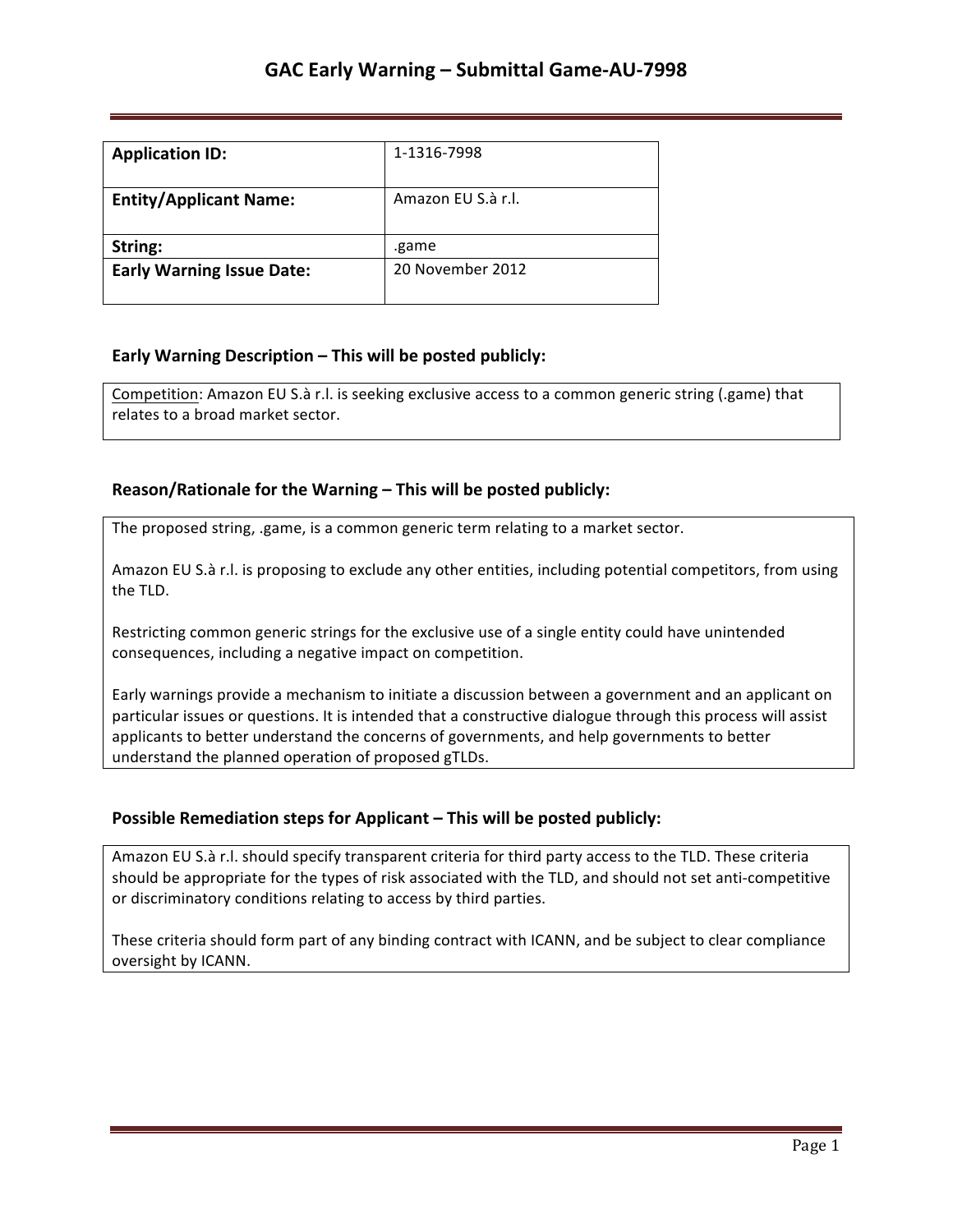### **Further Notes from GAC Member(s) (Optional) – This will be posted publicly:**

This Early Warning is from the Department of Broadband, Communications and the Digital Economy (DBCDE), on behalf of the Australian Government. In the first instance, communications and responses to this early warning should be emailed to gacearlywarning@gac.icann.org, with the text "Australian EW" and the application ID in the subject field.

# **INFORMATION FOR APPLICANTS**

## **About GAC Early Warning**

The GAC Early Warning is a notice only. It is not a formal objection, nor does it directly lead to a process that can result in rejection of the application. However, a GAC Early Warning should be taken seriously as it raises the likelihood that the application could be the subject of GAC Advice on New gTLDs or of a formal objection at a later stage in the process. Refer to section 1.1.2.4 of the Applicant Guidebook (http://newgtlds.icann.org/en/applicants/agb) for more information on GAC Early Warning.

## **Instructions if you receive the Early Warning**

**ICANN** strongly encourages you work with relevant parties as soon as possible to address the concerns voiced in the GAC Early Warning.

### **Asking questions about your GAC Early Warning**

If you have questions or need clarification about your GAC Early Warning, please contact gacearlywarning@gac.icann.org. As highlighted above, ICANN strongly encourages you to contact gacearlywarning@gac.icann.org as soon as practicable regarding the issues identified in the Early Warning. 

### **Continuing with your application**

If you choose to continue with the application, then the "Applicant's Response" section below should be completed. In this section, you should notify the GAC of intended actions, including the expected completion date. This completed form should then be sent to gacearlywarning@gac.icann.org. If your remediation steps involve submitting requests for changes to your application, see the change request process at http://newgtlds.icann.org/en/applicants/customer-service/change-requests.

In the absence of a response, ICANN will continue to process the application as submitted.

### **Withdrawing your application**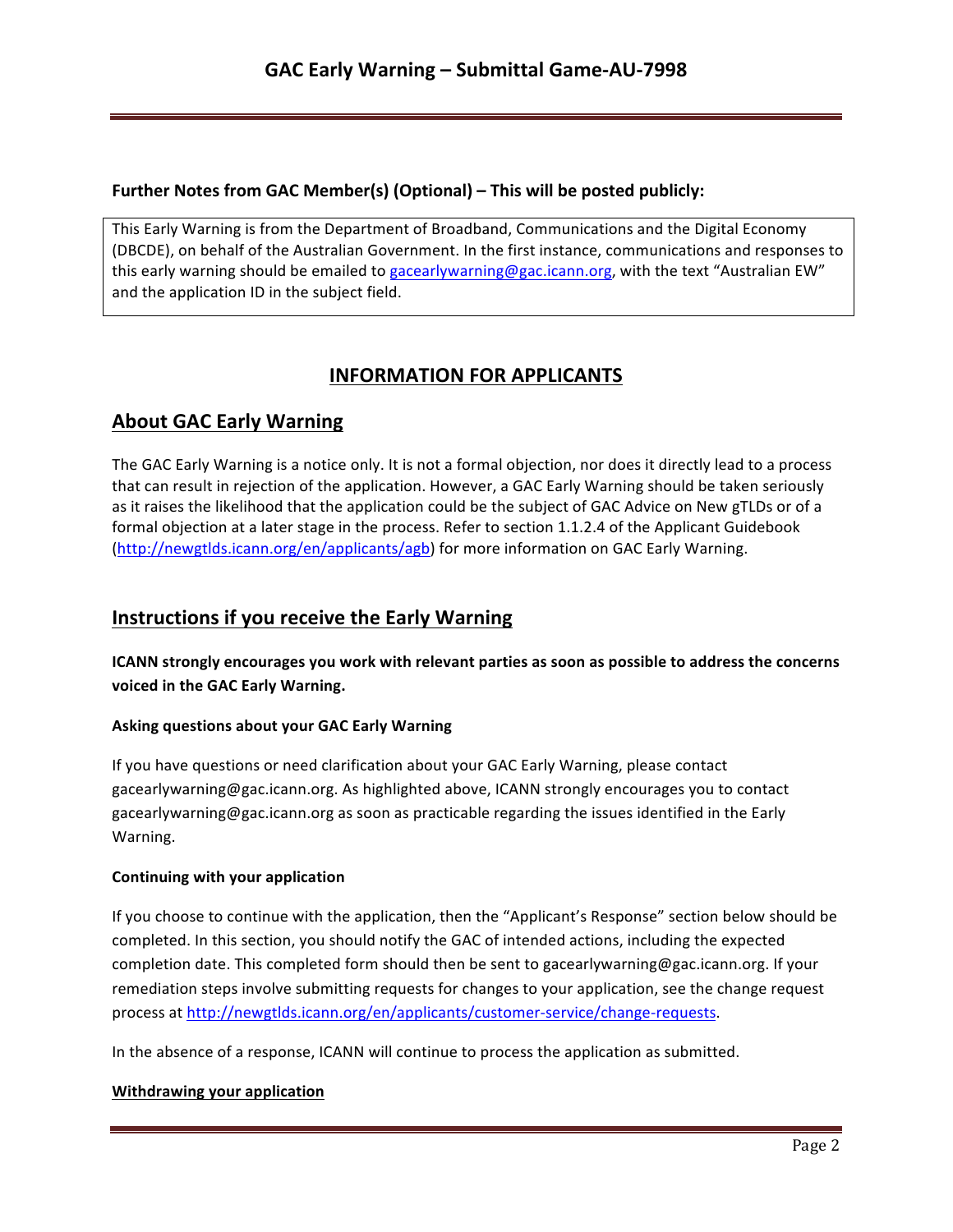# **GAC Early Warning – Submittal Game-AU-7998**

If you choose to withdraw your application within the 21-day window to be eligible for a refund of 80% of the evaluation fee (USD 148,000), please follow the withdrawal process published at http://newgtlds.icann.org/en/applicants/customer-service/withdrawal-refund. Note that an application can still be withdrawn after the 21-day time period; however, the available refund amount is reduced. See section 1.5 of the Applicant Guidebook.

For questions please contact: **gacearlywarning@gac.icann.org** 

### **Applicant Response:**